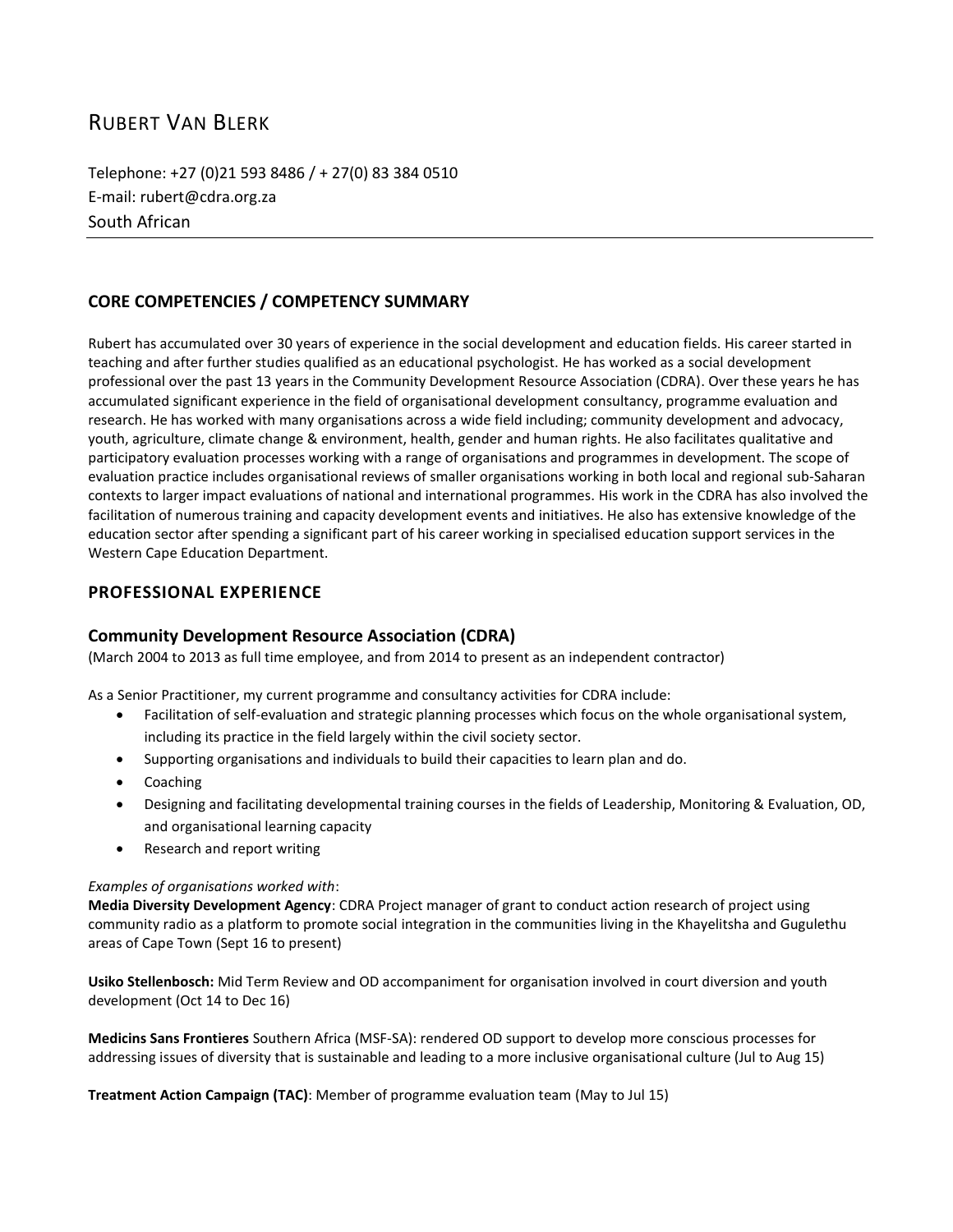**Danish Church Aid**: Facilitation of two multi-stakeholder workshops with civil society, traditional leadership and local civilian authorities in rebel held territory of Nuba Mountains in Sudan (May 15)

**Sustainable Energy Africa (SEA)**: Evaluation of 2013 – 2015 Cities Energy Support Unit project cycle (Sept 14 – Dec 14)

**Habitat for Humanity South Africa**: Training and accompaniment of programme team focussing on community development practice and M&E (2014)

**New Life Community Projects**: Evaluation and capacity building of project targeting street-involved children in Beaufort West and Uitsig in Cape Town (Nov 13 to Feb 16)

**Technical Centre for Agriculture and Rural Development** (CTA): Provided project management and facilitation for an initiative which brought together 22 partner organisations from Africa and Caribbean in a process aimed at building organisational learning capacity for effective project cycle management (Nov 13 to Feb 14)

**Programme for Institutional Learning and Exchange** (PROFILE) in Zimbabwe: Team leader in an impact evaluation of a long term capacity building initiative involving a network of 25 Zimbabwean NGOs (May to Jul 12)

**Justice and Women**: Provided OD and capacity building services to the NGO in its work with rural women involved in the formation of a home-based care network in KZN (2010 to 2012)

**Impumelelo Social Innovations**: Provided facilitation and consultancy service for increasing its capacity for organisational learning and results based monitoring and evaluation (2012)

**Self Help Manenberg**, Cape Town: Provided organisation accompaniment (OD) through facilitation of its organisational review and strategic planning, over an extended period (2008 to 2011)

**ZOA Refugee Care**, Northern Sudan: Evaluation of a humanitarian aid peace building programme in South Darfur (2010)

**SAGE-Net Germany**: Impact Study. Member of the Research Team: *'Learning Lab SAGE Net on weltwärts. International Volunteering in Development. Experiences, Interventions, Exchange and Impact Analysis for sustainable secondment of volunteers in development programmes. SAGENET/BMZ, Berlin/Bonn* (2009 to 2010)

**CORDAID, Netherlands**: Co-facilitation of partner consultation process feeding into the development of its 3-year strategic planning over a period of a full year (2009)

**Surplus Peoples Project**, Cape Town: Evaluation of its programme in building farming and organisational capacity with emerging farmer cooperatives in the Northern Cape Province of South Africa (2008)

**Department of Social Development** (Western Cape): Project for capacity development of community based organisations in Khayelitsha and Mitchells Plain. (2006 – 2007)

#### **Western Cape Education Department**

(January 1983 to February 2004)

**Deputy Chief Education Specialist (Senior Psychologist)** in Metro South District from 2002 to 2004,

- As a member of the SLES management team, I was responsible for coordinating psychological services in the District Metro South. This involved the management of 14 professional staff
- Coordinated psychological services in the early identification, assessment and support of learners experiencing barriers to learning in the district, within the inclusive paradigm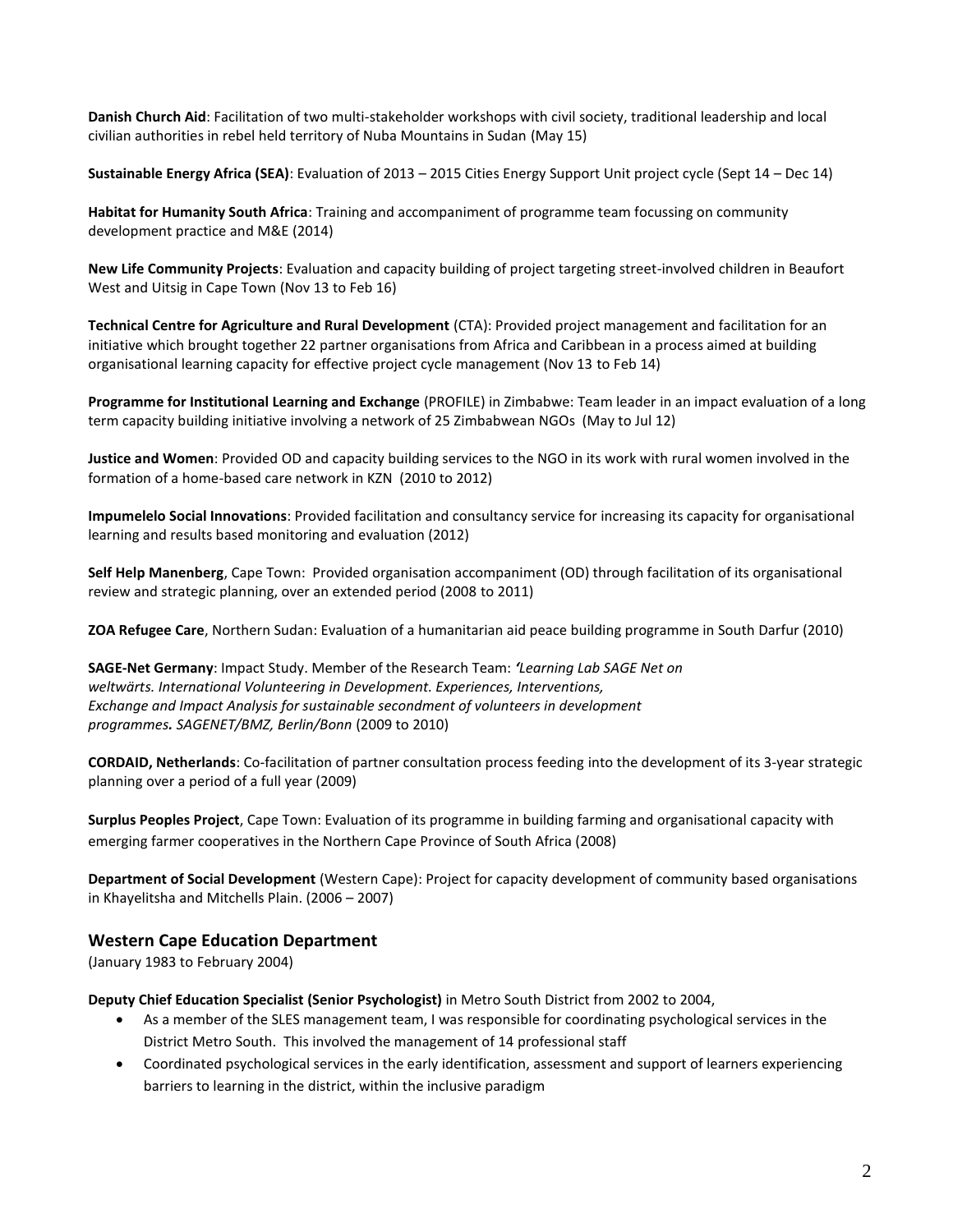- Had responsibility for the continuous professional development of psychologists in the district, through the provision of further training and supervision including that of intern psychologists
- Worked in multi-disciplinary interventions within the District focussing on schools requiring high intensity support
- Fostered multi-sectoral partnerships with other government departments through the Health Promoting Schools Initiative as well as other NGOs working in the education sector
- I initiated as well as became involved in several programmes responding to key challenges such as HIV AIDS and positive behaviour management. During this time as well as preceding it, I was also involved in starting and sustaining an initiative to address issues of diversity across 'racial' divides within the school district to support integration efforts during this period

#### **Head of School Clinic** (Philippi East) in the Metro South District during 1999 to 2002,

- I was instrumental in establishing the centre (school clinic) tasked with providing specialised support services to the surrounding school community
- I coordinated a team of 5 professionals rendering specialised education support services to the surrounding 46 schools which included school psychology, social work and learning support
- As part of a European Union funded National Dept. of Education project (conditional grant), I was closely involved in a comprehensive initiative to train and equip all teachers to deliver the HIV AIDS sexuality and life skills curriculum in the area over a period of 2 ½ years. Aspects of the good practices developed over this period were sustained and scaled up in the provincial education department post 2004

#### **School psychologist** in Mitchells Plain, during the period 1994 to 1999

- Responsibility for providing specialised support to a school circuit including teachers, learners and their families
- Responsibility for assessment and placement of learners experiencing barriers to learning
- Provision of school based support for inclusion of learners with low to moderate special education needs
- Provided facilitation in conflict mediation in schools, and psychotherapeutic support to teachers, learners and families subjected to traumatic events
- Provision of organisation development services to schools i.e. facilitation of whole school assessment / diagnosis and strategic planning

**Head of Dept. Psychology** at Porter School, a special school (reformatory) for male juvenile offenders during 1993 and 1994

- Intake assessment and placement of court referred youth
- Provision of counselling support and liaison with academic, technical and child-care divisions to ensure ongoing healthy adjustment of youth referees

**Educator** at Kensington High School from form 1983 to 1992

- Teaching geography, as well as performing in the role of school counsellor from grade 8 to Matric.
- Served for 3 years as standard leader for Grade 9 classes
- Active in extra-mural programme at school

### **ACADEMIC QUALIFICATIONS**

|           | M.Psych          | University of the Western Cape | 2001 |
|-----------|------------------|--------------------------------|------|
| $\bullet$ | B.A.Hons (Psych) | University of the Western Cape | 1990 |
|           | B.Ed             | University of Cape Town        | 1986 |
|           | <b>B.A.</b>      | University of the Western Cape | 1983 |
|           | S.T.D.           | University of the Western Cape | 1982 |
|           | Matric           | Kensington High School         | 1978 |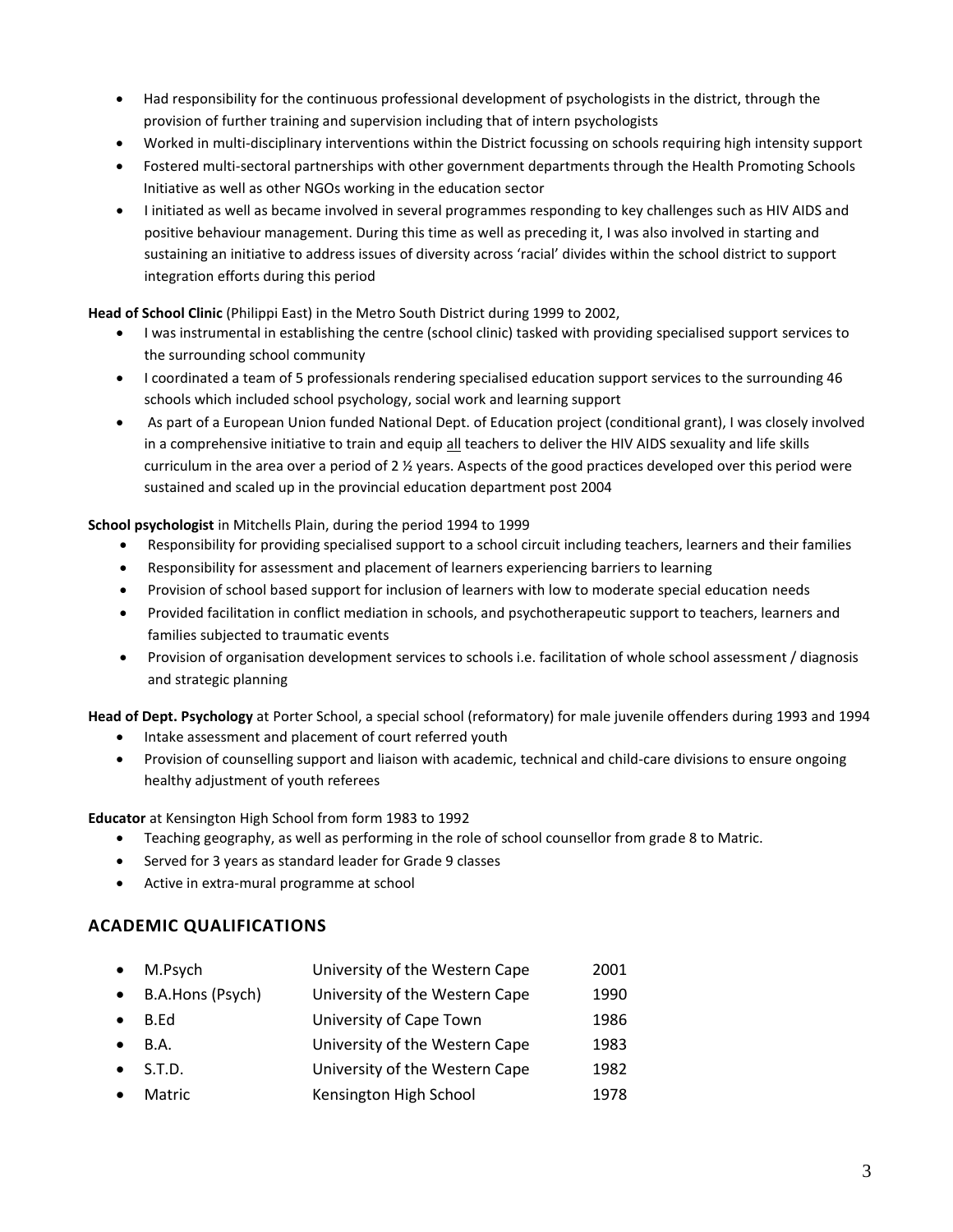### **GEOGRAPHICAL EXPERIENCE**

South Africa, Namibia, Lesotho, Swaziland, Zimbabwe, Tanzania, Malawi, Congo, Sudan, South Sudan, Kenya, Madagascar, India, Germany, Finland, Sweden.

## **LANGUAGE SKILLS**

Fluent in written and spoken English and Afrikaans

### **RELEVANT CERTIFICATIONS/ DESIGNATIONS**

- Psychologist (Educational Psychology) Registered practitioner with the Health Professions Council of South Africa (PS 0073644)
- Member of the Society for Industrial and Organisational Psychologists South Africa (SIOPSA)
- Teacher (SACE Registration No. 187416)
- Board Member of Persona Dolls Training (PDT), an NPO from 2006 and at present in the capacity of chairman.
- Member of Board of Directors of the Centre for Creative Education in Cape Town

### **OTHER INFORMATION**

#### **Research, Publications and Conference Presentations**

- Reeler, D & Van Blerk, R (2017). *Theories of Change, Concentrating on the Truth of the Work*. CDRA publication.
- SAMEA Biennial Conference: Presented paper titled *Evaluation* **–** *Innovative Approaches from a Civil Society Perspective* in Johannesburg (2015)
- Van Blerk, R (2012). *Organisational Development in Civil Society in Poor Communities*. Published in 2012 as part of collection of articles.
- Westoby, P and Van Blerk, R (2012). *An Interpretive and discursive analysis of training of Community Development Workers within RSA* (Development in Practice journal, Volume 22, 2012 - Issue 8).
- Van Blerk, R and Whande, U (2010). *The Quest for Healing and Transformation, an unfolding and deeply rooted relationship between two countries (South Africa and Germany),* published in the CDRA annual digest for practitioners 2010/2011. This was also presented as a conference paper at the SAGE-Net conference 'Footprints in Social Development' held in Cape Town, Nov 2010.
- Van Blerk, R (2005). *The Arrogance of Giving*. A reflection on giving in the development sector published as a CDRA nugget.

### **Other courses completed**

- Attended a 5-day Facilitator training course in Race, Diversity, Social Justice & Transformation: Practitioner Training at Wits Centre for Diversity Studies (Johannesburg, 2016)
- Attended a 4-day course in The Art of Stakeholder Collaboration Key concepts & competencies for achieving common goals presented by the Collective Leadership Institute (Cape Town, 2015)
- Attended a workshop on Authenticity in Ethics: Having my own voice in relation to ethics, power and professionalism presented by Dr. Linda Price (Cape Town, 2014)
- Attended a 5-day course in Project Planning, Monitoring, Evaluation and Reporting for development projects presented by Southern Hemisphere Consulting (Cape Town, 2014)